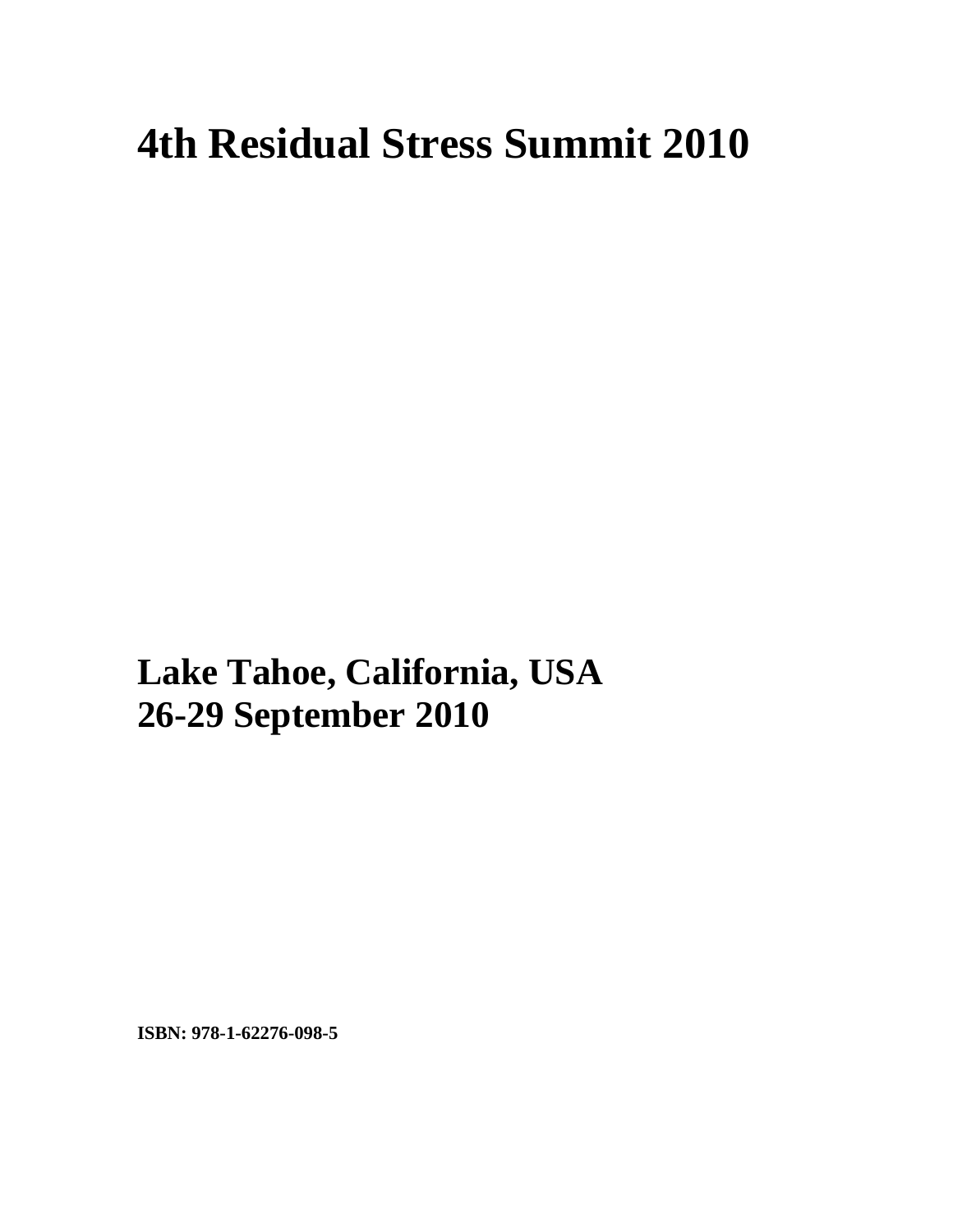**Printed from e-media with permission by:** 

Curran Associates, Inc. 57 Morehouse Lane Red Hook, NY 12571



**Some format issues inherent in the e-media version may also appear in this print version.** 

Copyright© (2010) by the Society for Experimental Mechanics All rights reserved.

Printed by Curran Associates, Inc. (2012)

For permission requests, please contact the Society for Experimental Mechanics at the address below.

Society for Experimental Mechanics 7 School Street Bethel, Connecticut 06801

Phone: 203 790 6373 Fax: 203 790 4472

www.sem.org

## **Additional copies of this publication are available from:**

Curran Associates, Inc. 57 Morehouse Lane Red Hook, NY 12571 USA Phone: 845-758-0400 Fax: 845-758-2634 Email: curran@proceedings.com Web: www.proceedings.com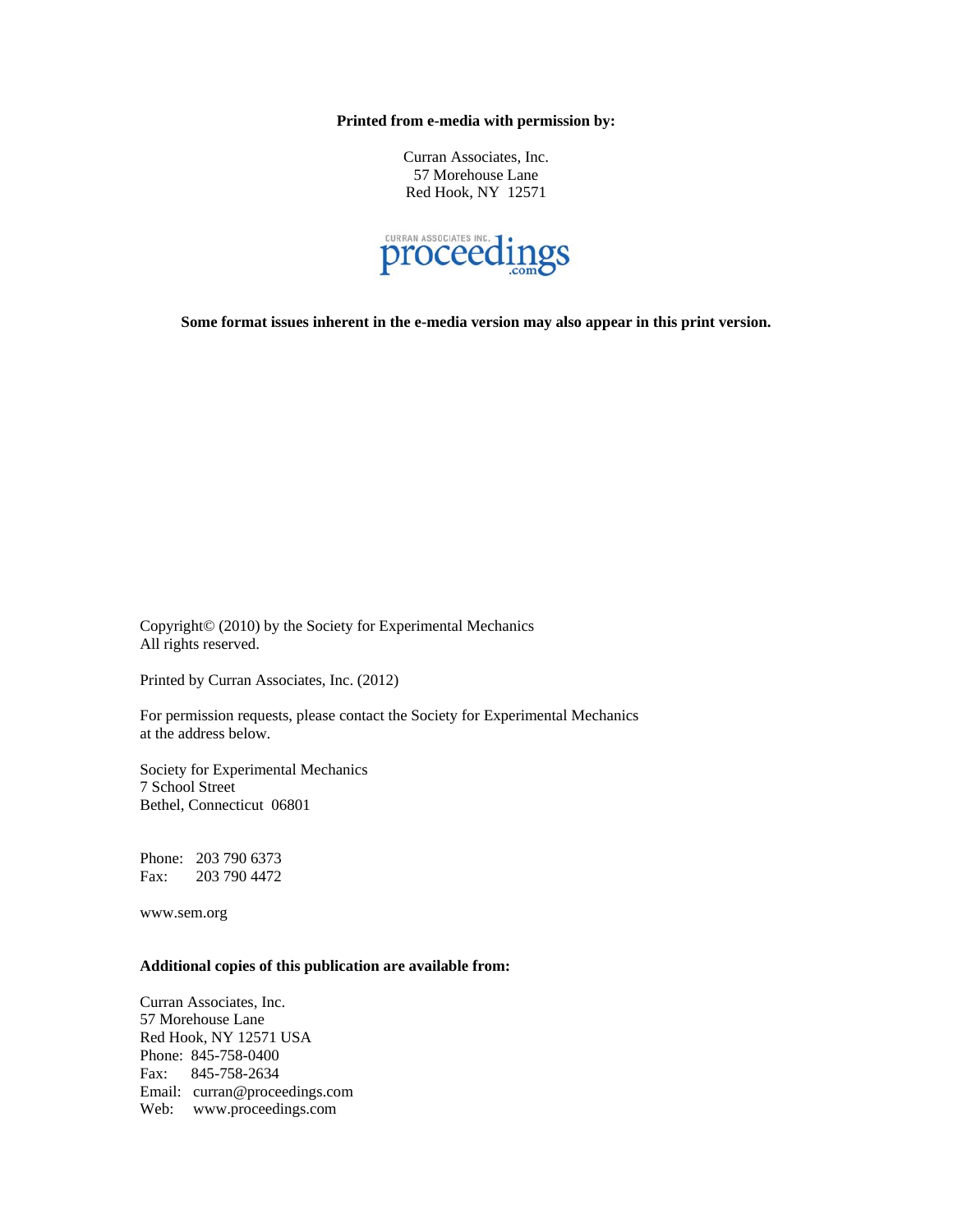## **TABLE OF CONTENTS**

## **RESIDUAL STRESS MEASUREMENT TECHNIQUES**

*Peter Riccardella* 

*Adrian T. DeWald* 

*Ed Kingston* 

| T.M. Holden                                                                                                                                                                                       |  |
|---------------------------------------------------------------------------------------------------------------------------------------------------------------------------------------------------|--|
| I.C. Noyan                                                                                                                                                                                        |  |
| Gary S. Schajer                                                                                                                                                                                   |  |
| Principles of the Deep Hole Drilling Method for Through Thickness Residual Stress Measurement56<br>David Smith                                                                                    |  |
| Michael B. Prime                                                                                                                                                                                  |  |
| Michael Hill                                                                                                                                                                                      |  |
| Phil Withers, Bartlomiej Winiarski                                                                                                                                                                |  |
| Cooperative Dissimilar Metal Butt-Weld Residual Stress Finite-Element Model Validation 149<br>Paul Crooker, Aladar A. Csontos                                                                     |  |
| Pam Kobryn, Rollie Dutton, Mike Hill                                                                                                                                                              |  |
| FORGING RESIDUAL STRESS                                                                                                                                                                           |  |
| <b>Shesh Srivatsa</b>                                                                                                                                                                             |  |
| An Integrated R&D Roadmap for Residual Stress Management in Large Structural Forgings 181<br>Mark James, John Watton, Bob Bucci                                                                   |  |
| Modeling the Effects of Machining: A Simple Model for the Computation of Distortion on Thin                                                                                                       |  |
|                                                                                                                                                                                                   |  |
| Sebastian Nervi, James B. Castle<br>Bulk Residual Stress Modeling: 3D Distortion, Contour Method and Neutron Diffraction Efforts to                                                               |  |
|                                                                                                                                                                                                   |  |
| M.G. Glavicic, B. Ress, K. Ma, B. Goetz, R. Mitchell, W. Wu, S. Srivatsa, J. Rolf, R. Ramanathan, M. Preuss                                                                                       |  |
| Computational Modeling and Optimization of Bulk Residual Stress in Monolithic Aluminum Die                                                                                                        |  |
|                                                                                                                                                                                                   |  |
| John Watton                                                                                                                                                                                       |  |
| Toward Understanding the Impact of Bulk Residual Stress on the Life, Weight and Cost of Primary                                                                                                   |  |
| Dale L. Ball, Bryan K. Tom, Robert J. Bucci, Mark A. James                                                                                                                                        |  |
| Advanced Software for Integrated Probabilistic Damage Tolerance Analysis Including Residual                                                                                                       |  |
|                                                                                                                                                                                                   |  |
| Michael P. Enright, R. Craig McClung, Yi-Der Lee, Wuwei Liang, Simeon H. K. Fitch                                                                                                                 |  |
| <b>WELDING RESIDUAL STRESS</b>                                                                                                                                                                    |  |
| Welding, Residual Stress, Distortion Control Methods and Applications of Weld Modeling303<br>Frederick (Bud) Brust, Badri Athreya                                                                 |  |
| Simulation and Measurement of Residual Strain Localization in A Laser Welded Titanium Ring 320<br>John O. Milewski, Ching-Fong Chen, William L. Stellwag Jr., Thomas A. Sisneros, Donald W. Brown |  |
|                                                                                                                                                                                                   |  |

**Measurement of Bulk Residual Stress Distributions in Thick-Section Components Using the Contour** 

**Method**................................................................................................................................................................................ 353

**Application of Deep-Hole Drilling to Dissimilar Metal Weld Components**.................................................................. 366